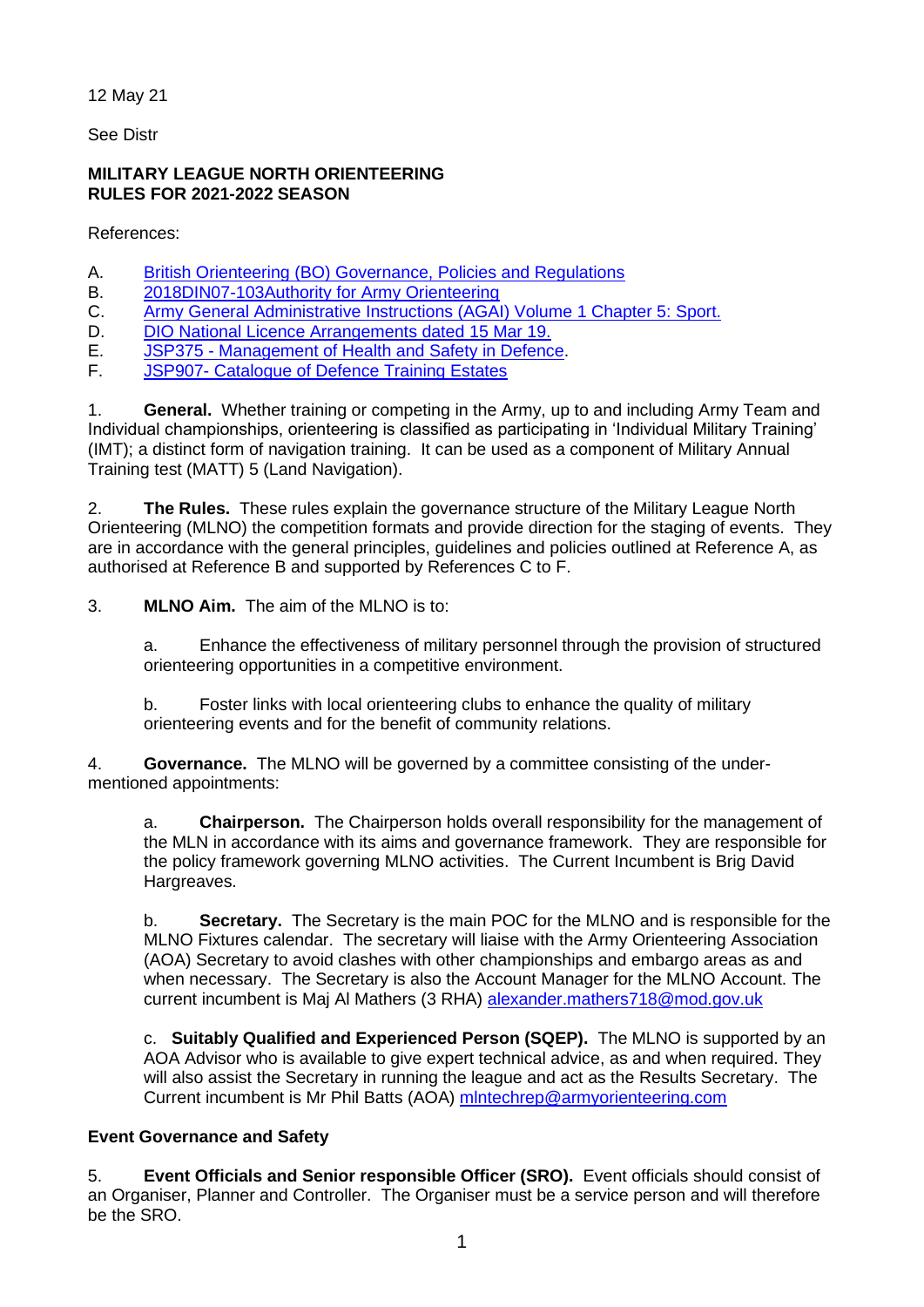6. **Event Management**. Event management must comply with both military policy for individual training activities and British Orienteering (BO) rules. Events must also be run in accordance with the AOA DIO licence agreement. The event Organiser is directly responsible for ensuring that the event is conducted in a safe manner. They are to stop the activity if not satisfied in this respect. A civilian cannot take formal responsibility for the conduct of military activity. Where civilians are running an MLNO event a UK service Officer or Warrant Officer is to be formally nominated as the Organiser/SRO.

7. **Retail Traders and Caterers**. Any trader or caterer who attends an MLNO event staged on MOD land must hold their own DIO licence to operate.

8. **Risk Management.** The Organiser/SRO is responsible for ensuring that there is an Exercise Action Safety Plan (EASP) which includes, a risk assessment and First Aid Action plan. In particular:

a. **Medical cover.** The organisers are responsible for the provision of appropriate medical cover. This is to include, as a minimum, a qualified first aider cover and the provision of a basic First Aid kit at the event and the means to contact the emergency services.

b. **Unusual Hazards**. The organiser, supported by the planner and controller, has responsibility for identifying and advising participants of hazards that the participant would not usually expect to encounter. Examples include, but not limited to: armoured vehicles; exercising troops; road crossings<sup>1</sup>; forestry operations; deep pits; mine shafts; missing manhole covers; deep water. Courses are to be planned to provide competitors with both a physically and navigationally challenging course whilst keeping the risk to life as low as reasonably practicable.

c. **Competitors Clothing and Equipment.** As minimum, all competitors are to wear full leg cover<sup>2</sup>; those not compliant are not permitted to start. Short sleeve shirts are permitted. Competitors are also to be advised to carry a compass and whistle.

d. **Children.** Competitors under the age of 13 years are to be accompanied by a responsible adult. Juniors over the age of 13 can complete courses unaccompanied, if deemed appropriate by their parent or guardian and, for those under 16 years of age, providing there is no unmanaged road crossing included in the course planning.

9. **Liability Insurance**. The MOD does not provide compensation for personal injury resulting from participation in orienteering events, although military personnel would normally expect to be eligible for payments under the Armed Forces Compensation Scheme. In all other respects participants take part at their own risk and are advised to consider taking out personal accident insurance. For third party liability:

a. **Service Personnel**. When service personnel are formally authorised by the chain of command to participate in recognised<sup>3</sup> orienteering activities, they do so 'On Duty<sup>4</sup>. Under these circumstances, third party liability/public liability protection is provided by the MOD so long as the activity is conducted in accordance with the Safe Systems Approach to Training<sup>5</sup>.

b. **Civilians**. The AOA arranges public liability insurance that is provided by Towergate to provide cover for civilians when participating in or acting in a position of responsibility for an AOA registered event.

Participants under the age of 16 years old, must not be allowed to compete in courses that include a busy road crossing

<sup>&</sup>lt;sup>2</sup> This rule may be relaxed by the Organiser for Park or Urban Orienteering in accordance with BO rules.

<sup>&</sup>lt;sup>3</sup> Recorded on Part 1 Orders, as a formal event; includes exercise instructions and appropriate authority from the CoC

<sup>&</sup>lt;sup>4</sup> [2014DIN07-028](http://defenceintranet.diif.r.mil.uk/libraries/corporate/DINStraining/2014/2014DIN07-028.pdf) refers

<sup>&</sup>lt;sup>5</sup> Safe Persons, Safe Equipment, Safe Place, Safe Practice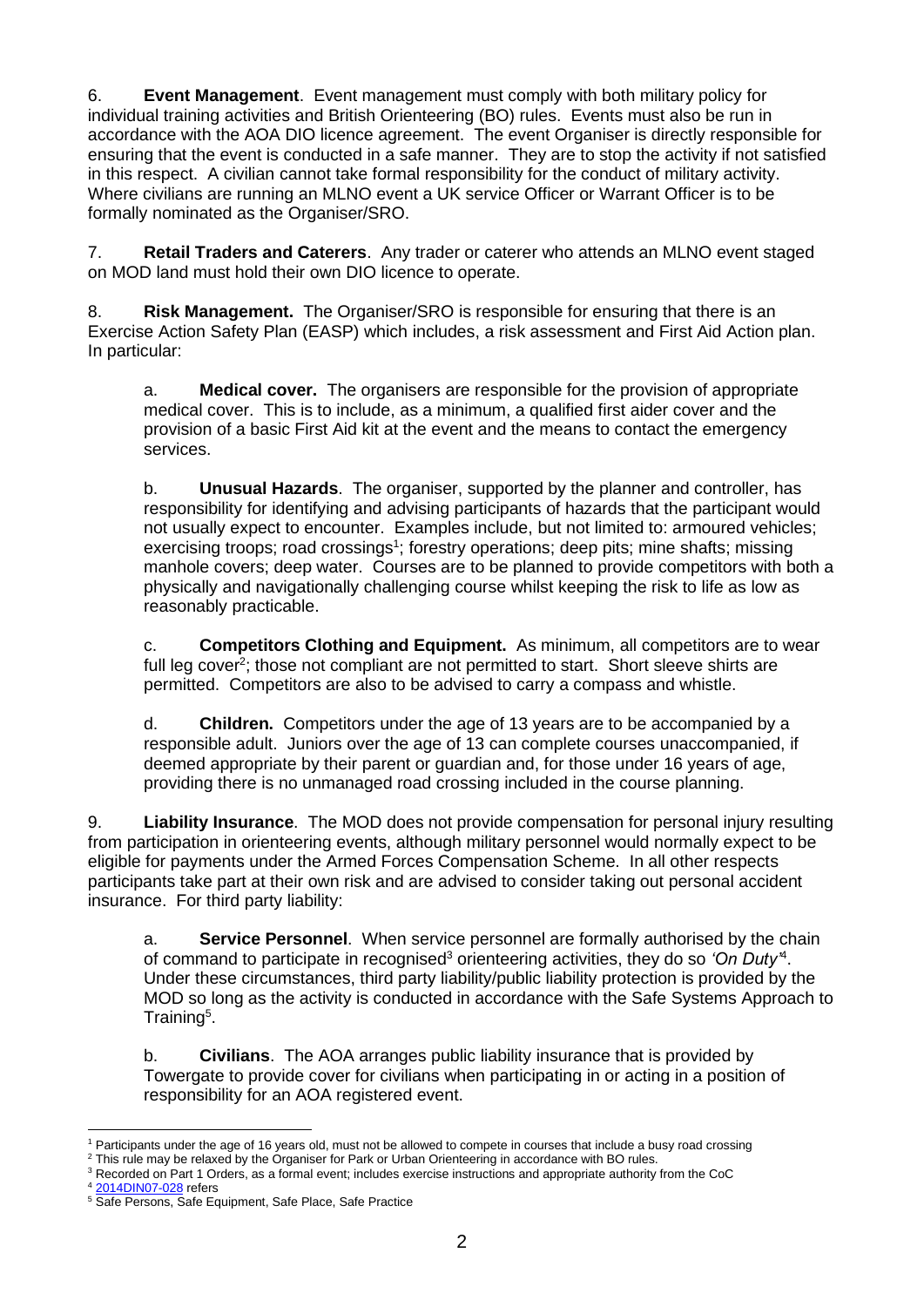10. **Booking of areas for MLNO events.** It is a mandatory requirement that the organiser of an MLNO event books military training areas and/or private land in accordance with Reference D and/or LFSOs for Training on Private Land (TOPL). Failure to adhere to this policy could result in the event being deemed an unauthorised activity. The organiser is to liaise with the MLNO Secretary with regards to any additional charges that the private land owner raises.

## **League Structure**

11. **MLNO Area/Amalgamations for Sport.** The MLNO Area covers all military (including Joint and single Services<sup>6</sup>) units and organisations based within the Army Sport North geographical boundaries. At the agreement of the committee, teams from units outside of the stated area may compete but are to take no part in competitions within their own designated area. Units are to compete as Major or Minor Units in accordance with Reference C. Reserve unit teams will always compete as a minor Unit.

12. **Individual Eligibility.** The MLNO is open to all service personnel<sup>7</sup> and MOD Civil Servants on the strength of, and representing, MOD units/organisations covered in paragraph 11 above. Although other personnel (military and civilian) are welcome, and encouraged to participate, they will compete only as 'Guests'.

13. **Competitions.** The MLNO comprises two main competitions:

a. **MLNO League.** The League will operate throughout the main orienteering season, normally commencing in September and ending in June. It comprises an Individual, a Major Unit, a Minor Unit and a Guest Unit/Club League, with any number of competitors from a unit or club competing on any course offered by the organiser within an event that is declared by the MLN Secretary as an MLNO League scoring event.

b. **Harris Team Championship.** Separate instructions will be issued to cover the MLNO Harris Team Championships.

14. **Fixtures.** Events will normally be held on Wednesday afternoons, but may be held at other times, eg during an evening, or on other weekdays. All fixtures are to be arranged through the MLNO Secretary who is responsible for notification of events and ensuring publication on the events section of the BAOC Website.

16. **Notification of event details.** The Organiser is to publicise the event details, by the means of an Event Flyer uploaded to the BAOC website (via the MLNO Secretary), not less than 21 calendar days prior to the event date.

15. **Type and Standards for Events.** The following formats and standards will apply for all listed MLNO League events. All courses MUST be planned in accordance with the BO Rules (see Annex B to Reference A):

a. **Cross-Country format.** It is essential to have three courses complying with the following parameters *taken over flat terrain*, and that the rule 'expected time for most competitors' is taken on board by Planners.

| <b>Course</b> | <b>Course Colour</b> | Technical<br><b>Difficulty</b><br>'TD) | <b>Expected Time for</b><br><b>Most Competitors</b><br>(minutes) | Minimum/<br><b>Maximum</b><br>Length (km) |
|---------------|----------------------|----------------------------------------|------------------------------------------------------------------|-------------------------------------------|
|               | <b>Blue</b>          |                                        | $55 - 90$                                                        | $5.5 - 7.5$                               |
| в             | ∟ight Green_         |                                        | $45 - 75$                                                        | $3.5 - 5$                                 |
|               | Red                  |                                        | 45 - 75                                                          | $4.5 - 7$                                 |

<sup>6</sup> Such as RAF Stations

<sup>7</sup> Regulars and Reserves from all 3 Services, including RM, FTRS, NRPS, OTC, Cadet Forces and Visiting Forces personnel.

Reservists (including OTC) must be on an endorsed military activity, otherwise they are to enter events as a civilian participant.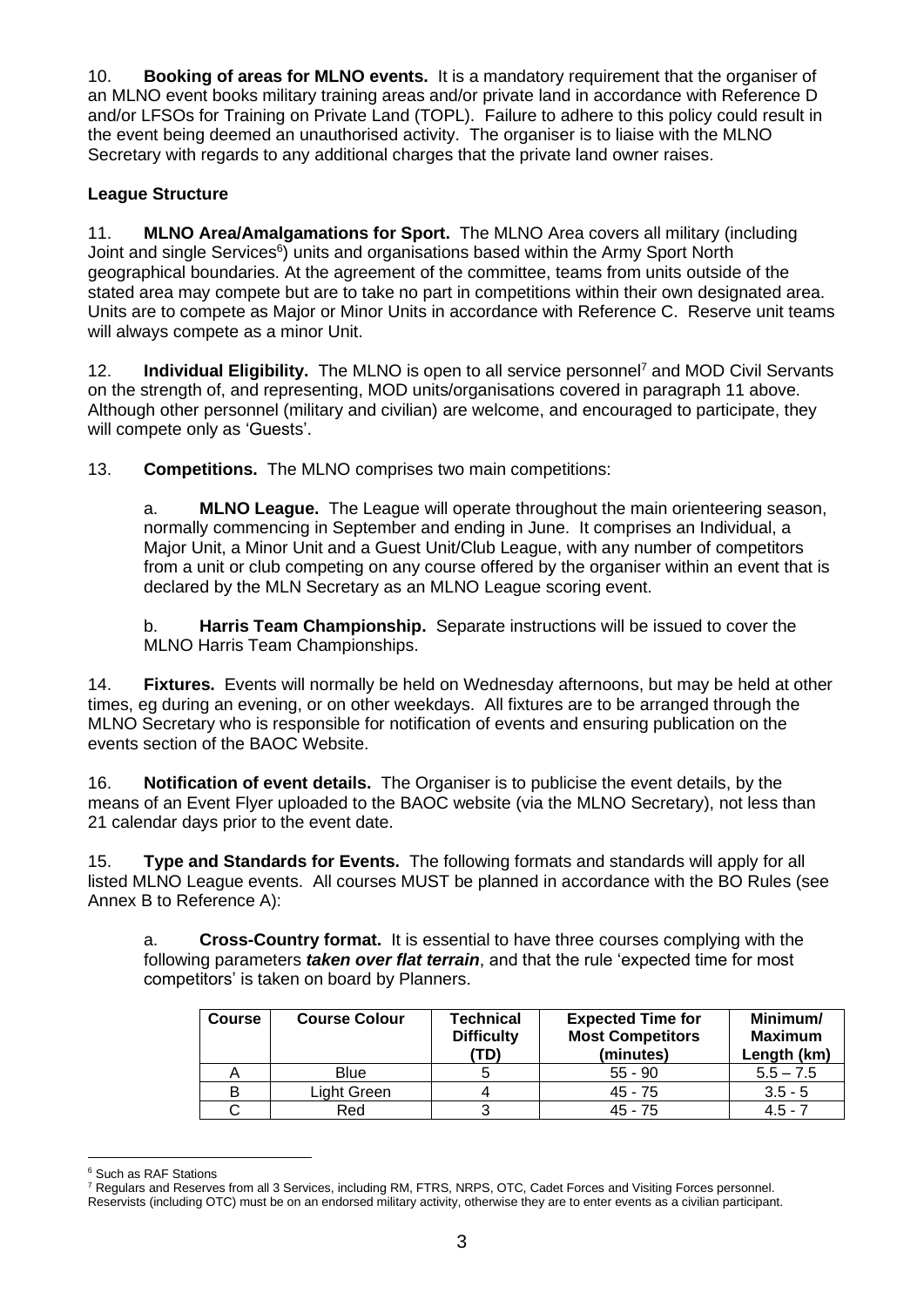(1) BO guidelines note that each 100m of climb is equivalent to an additional 1 km of flat route; this must be taken into consideration by planners when estimating course completion times.

(2) For the Red Course, maps should include a legend.

(3) The Red Course is an adult novice standard course. The Planner must aim this course at the complete novice and not just re-use course controls from the Blue or Lt Green courses. Control descriptions must be written English and not IOF pictorial.

b. **Score format.** Course planners are to ensure that events are planned at a technical and physical standard so that it should be difficult for an individual to achieve a maximum control point score within the target time. Ten points will be deducted per minute over the target time at a rate of 1 point every 6 seconds, or part thereof.

c. **Other formats.** For events other than Cross-Country and Score, (eg Spanish Score, Contour, Corridor, Window, Map Memory and/or Norwegian), a mixture of control sites should be used to encourage competition. Advice should be sought from either the MLNO Secretary or from the AOA Technical Advisor, if necessary.

16. **Start Procedures**. Start times for competitors from the same team on the same course are to be at least 4 minutes apart.

17. **Orienteering Event Equipment.** To assist organising units the MLNO has various orienteering equipment available for temporary loan, details of which can be gained from the League Secretary.

18. **League Registration.** Units do not need to register for the league as they will automatically be included whenever teams attend an event. However, Team Captains are responsible for ensuring that all team members complete and confirm their entry correctly at Event Registration, as follows:

a. **Military competitors.** Service number, rank, surname, initial, unit and DoB.

b. **Civilian competitors.** BOF number, first name, surname, club and class.

19. **Missing detail.** A competitor whose unit or club cannot be identified on the day by the organiser will be listed as "IND" (independent) and will result in the non-publication of any league points until such time that either the Team Captain or individual rectify such omissions. Individuals of either sex who fail to give a correct age group when registering will be listed as M21.

20. **Age Grouping.** For the purposes of the MLNO League competition, individuals will compete in the BO age category that they will hold at the beginning of the year for the current MLNO season (ie. 2021/2022 season, age category as at 31 Dec 2021).

#### 21. **League Scoring System - Individual Scores.**

a. **Cross-Country events.** This includes Night, Contour, Window, Map Memory and Norwegian formats, the timings of the top 3 MLN League military runners per course will be averaged, with this being the 'target time'. Points will be allocated as follows:

- (1) A Course (Blue) Maximum 100 points.
- (2) B Course (Light Green)) Maximum of 70 points.
- (3) C Course (Red) Maximum of 50 points.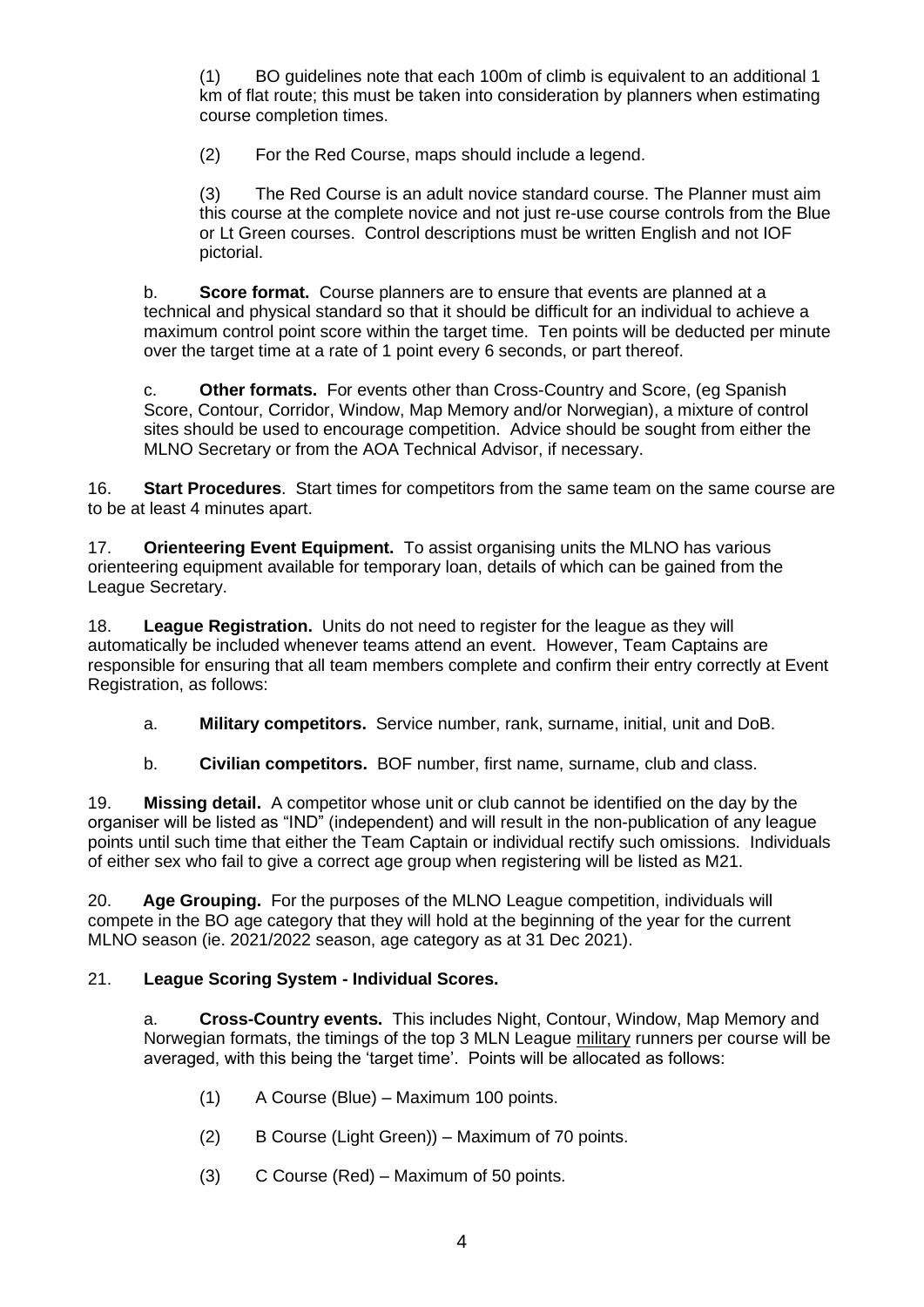(4) For each full minute that a competitor is over the target time, a point will be subtracted from the maximum allowed for that Course. Negative points will not be awarded.

(5) For competitors under the target time, bonus points will be awarded based on one point per full minute under the target time, but this will apply only to the A Course (Blue).

b. **Score events.** The League points calculation depends on whether more than 2 MLN military runners achieved the maximum score at the event.

(1) **Maximum score NOT achieved by more than 2 military runners.** The scores of the first 3 MLN military runners will be averaged, with the MLN League points then calculated as:

> Runner's Score --------------------- x 100 Average Score

(2) **Maximum score IS achieved by more than 2 military runners.** All those achieving the maximum score will have their League points calculated by the same method used for a Cross-Country event A Course (Blue) as described in section 23a above. This will result in reducing points awarded over the average of the first three MLN military runners' times. The lowest point's value awarded using this method is the Base Points Value (BPV) for those who do not achieve the maximum score and therefore all those below the maximum score will have their points calculated as follows:

> Runner's Score ---------------------- x BPV (as described above). Maximum Score

(3) **Negative points.** Negative points are to be zeroed prior to submission to the Results Secretary.

c. **Event Officials.** 100 points each are awarded to the Organiser, Planner and Controller for an MLNO League event. This is available for up to a maximum of two events per official, in whatever capacity, per season and will be taken from the first 2 events that an official undertakes a duty. They may however assist in more, and an organiser may compete in their own event providing they are not involved in any part of the course planning and have no prior knowledge of control locations.

d. **League Positions.** The final league individual positions will be calculated from the average of the runners' best 50% rounded up +1 of the total events declared as an 'MLNO League Scoring Event'. For example: if there are 15 MLNO Scoring events throughout the season the average of a runners best 9 scores would be used. Subsequent placings after those who have completed the necessary events will be calculated on 'Total' score of events attended. To encourage attendance, a runner completing 50%+1 of events will always finish higher than someone who has not, regardless of score.

22. **League Scoring System - Team Scores.** These will be calculated as follows:

a. **Major Units.** The top six scoring runners per event will count towards the MLNO League position. Any number of runners may compete.

b. **Minor Units.** The top four scoring runners per event will count towards the league position. Any number of runners may compete.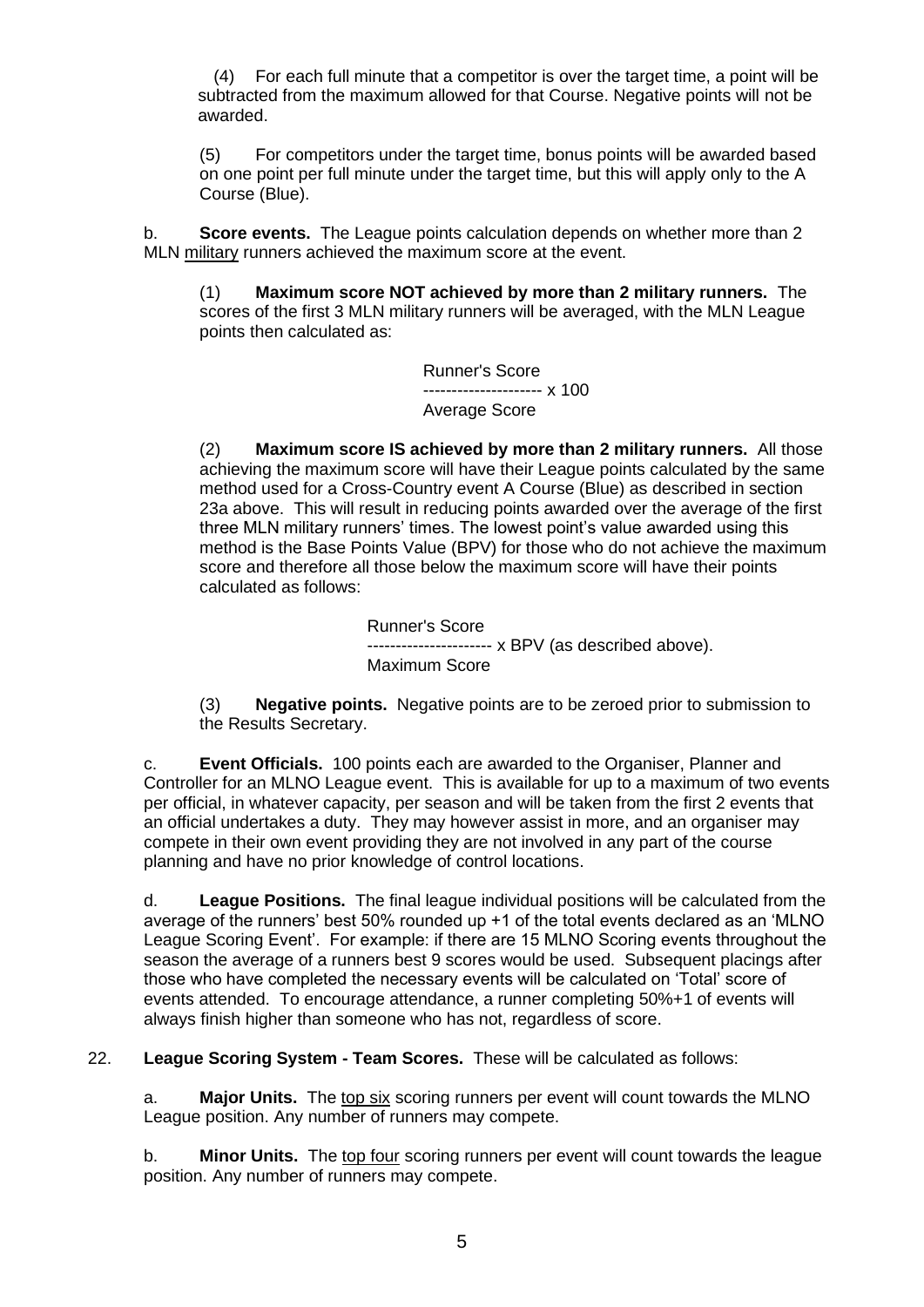c. **Guest Units/Clubs.** The top four scoring runners per event will count towards the league position. Any number of runners may compete.

d. **Minimum numbers of runners.** Should any unit or club be unable to field a full team, then the maximum points gained will be that obtained from the runners attending.

e. **Event Organising Unit**. The organising unit is awarded the following points per MLNO League event. This is available for up to a maximum of two events:

(1) Major Unit – 600 points.

(2) Minor Units and Guest Unit/Club – 400 points.

f. **League Positions.** The final team league positions will be calculated from the units' or clubs' best 50% rounded up +1 of the total declared events.

23. **Funding/budgets.** As Military Training, orienteering events may in some circumstances utilise public funding, subject to authorisation from the budget holder. Organisers should always seek prior advice from their own unit RAO staff. Examples of issues that Organisers and participants may wish to consider include:

a. **Unit Costs**. Operating costs of staging an event may be chargeable to a unit's military training budget.

b. **Orienteering Equipment.** Equipment may be considered for purchase through the annual Sports Equipment Grant (SEG) administered by Sp Comd.

c. **Entry Fees.** Event entry fees may be payable through ECOPF.

d. **Prizes.** The purchase of prizes is not normally allowable with public funds.

24. **Entry Fees/Levies.** Event organisers should try to keep the charge per entrant to the recommended Entry Fee as shown in the table below. Entry Fees include the Organiser's costs, the MLN Levy and the DIO Levy.

| <b>Detail</b>                   | All<br><b>Military</b> | <b>Senior</b><br><b>Civilians</b><br>(M/W21<br>and<br>above) | <b>Junior</b><br><b>Civilians</b><br>(M/W20 and<br>below) | <b>Remarks</b>                         |  |  |
|---------------------------------|------------------------|--------------------------------------------------------------|-----------------------------------------------------------|----------------------------------------|--|--|
| Recommended<br><b>Entry Fee</b> | £3.00                  | £5.75                                                        | £5.75                                                     |                                        |  |  |
| <b>Breakdown of costs</b>       |                        |                                                              |                                                           |                                        |  |  |
| Organising<br>expenses (Unit)   | £1.50                  | £1.50                                                        | £1.50                                                     | To cover mapping costs and<br>sundries |  |  |
| <b>MLN Fund</b>                 | £1.50                  | £1.00                                                        | £1.00                                                     | Upkeep of equipment and prizes         |  |  |
| AOA Insurance                   | Nil                    | £1.00                                                        | £1.00                                                     | Civilian entrants only                 |  |  |
| DIO Levy                        | Nil                    | £2.25                                                        | £2.25                                                     | Civilian entrants only                 |  |  |

25. **League Tables.** League Tables are to be published as often as possible and as a minimum once every 2 months during the season and at least a week before the final league prizegiving event.

26. **Prizes/Prize Giving.** The Prize Giving, for all competitions, will be at an event held at the end of the MLNO League season, with prizes awarded in the categories listed below<sup>8</sup>:

<sup>&</sup>lt;sup>8</sup> Individuals are eligible for one prize only, so an individual winning the male open will not be eligible for an age catergory award. This is to ensure awards are distributed to the maximum of participants.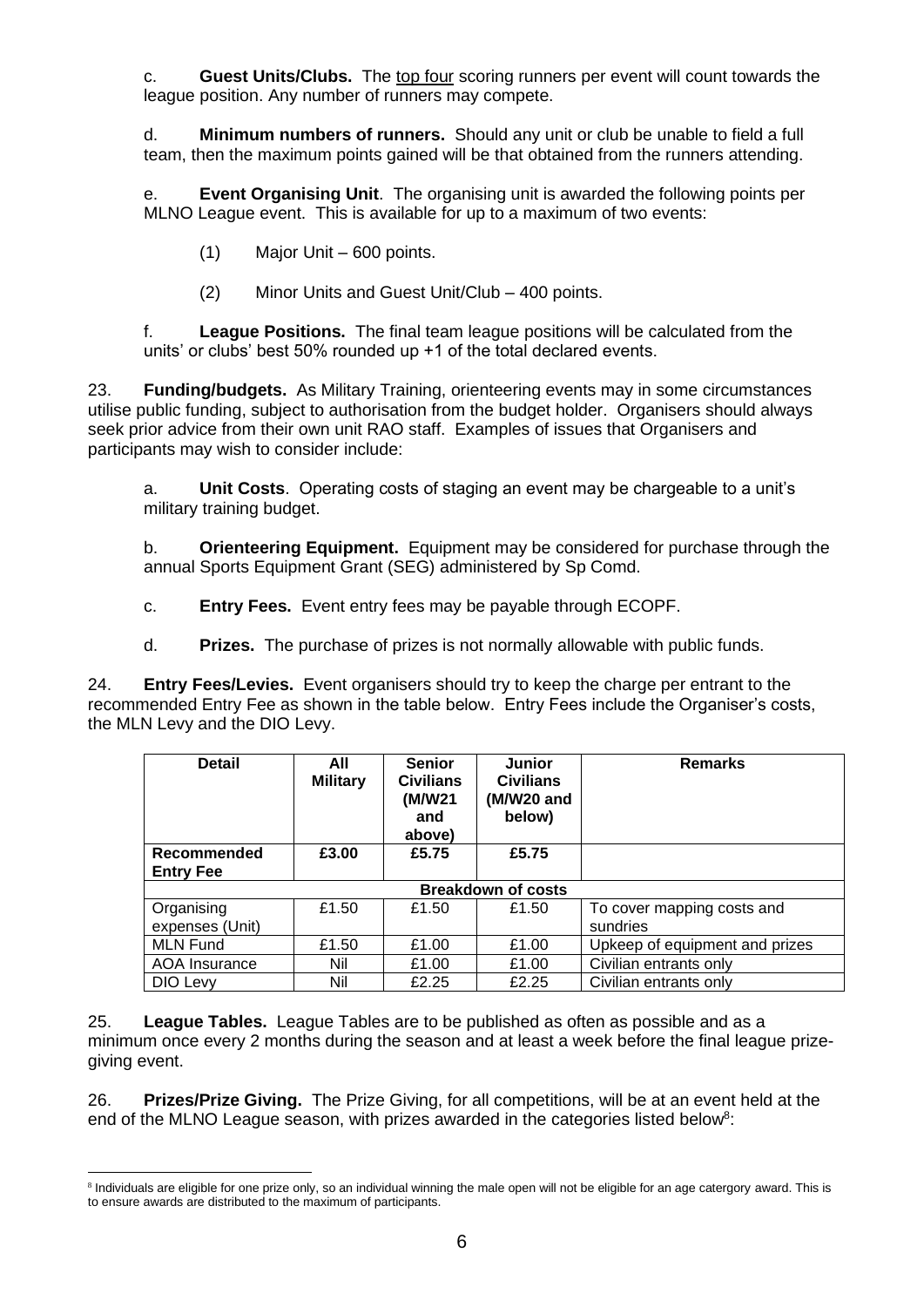| <b>Competition</b>               | <b>Classes</b>                                    | <b>Awards</b>   | <b>Procured by</b>    |
|----------------------------------|---------------------------------------------------|-----------------|-----------------------|
|                                  | M/W Open Champion                                 | 1 <sup>st</sup> |                       |
| <b>MLNO League</b><br>Individual | M/WU21, M/W21, M/W35, M/W40,<br>M/W45, M/W50+     | 1st 2nd         | <b>MLNO Secretary</b> |
| <b>MLNO League</b><br>Team       | Major Unit (6), Minor Unit (4),<br>Guest Team (4) | $1st$ , 2nd     | <b>MLNO Secretary</b> |
| <b>Team Harris</b>               | Major Unit (6), Minor Unit (4),<br>Guest Team (4) | $1st$ , 2nd     | <b>MLNO Secretary</b> |

27. **Complaints procedures.** Events will be governed by these Rules and AOA/BO Rules. The format and rules of the MLNO will remain unchanged throughout the season. Units seeking clarification should in the first instance consult the MLNO Secretary. In the event of any dispute, the decision of the Chairman will be final. Any complaints regarding any competitor or any aspect of the organisation or course planning at events should be directed to the Organiser and Controller in the first instance. Matters not resolved should then be directed to the MLNO Secretary for further discussion with the MLNO Chairman, with the decision of the Chairman being final.

[Signed Electronically]

A J Mathers Maj MLNO Secretary 94723 5304 [alexander.mathers718@mod.gov.uk](mailto:alexander.mathers718@mod.gov.uk)

Annex:

- A. The Fund Charter Military League North Orienteering Fund.
- B. Event Forecast.
- C. Equipment list.

Distr:

Chairman **Secretary** AOA Technical Advisor Trg  $PD - 4$  Bde, Army Sport North – all units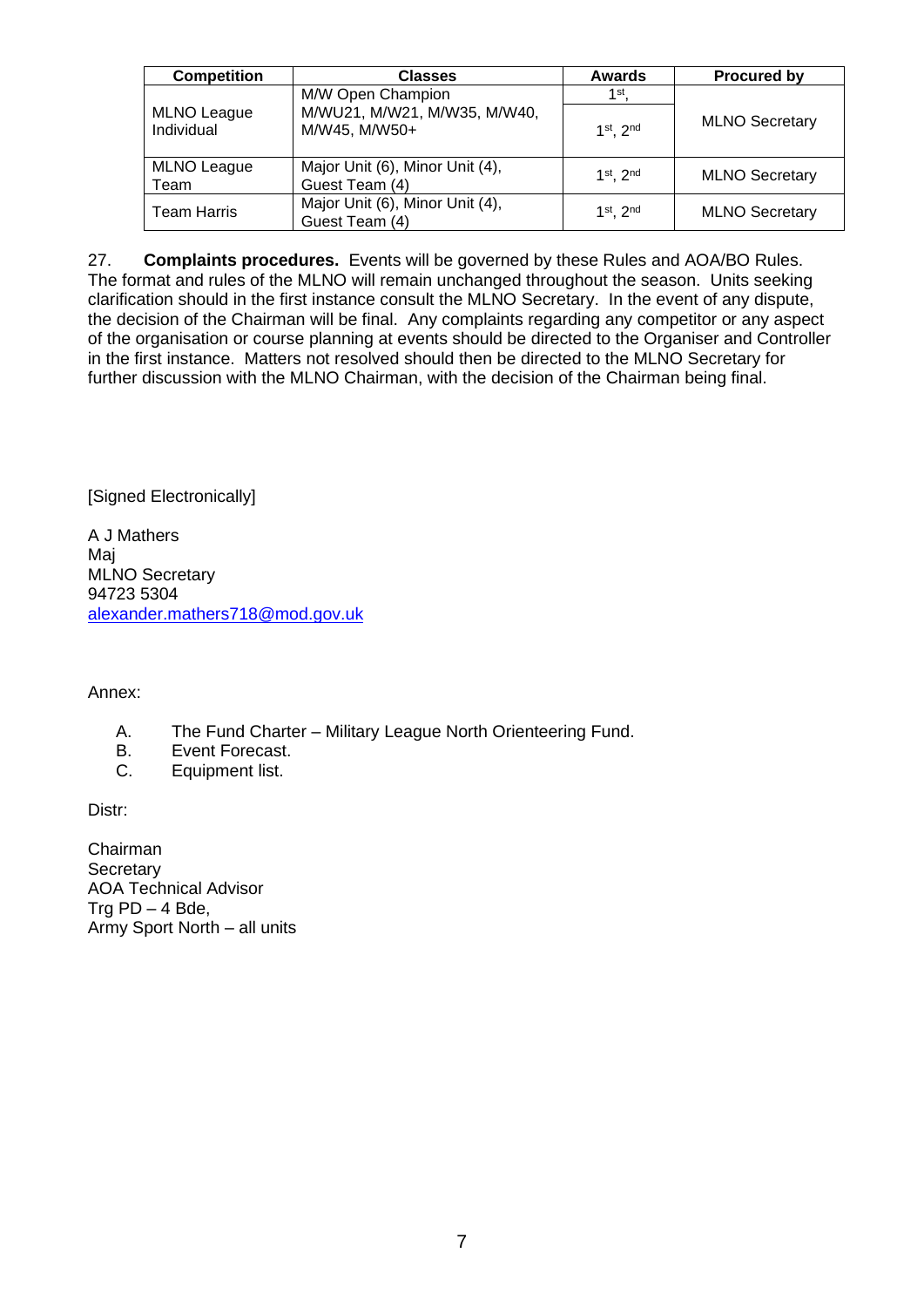#### **THE FUND CHARTER MILITARY LEAGUE NORTH ORIENTEERING FUND**

References:

- A. Queens Regulation for the Army.
- B. Service Fund Regulations.

**Managing Trustee**: Commanding Officer 3 RHA **Fund Manager:** Military League North Secretary

1. **Status.** The Military League North Orienteering (MLNO) Orienteering Fund is a Service (Non-Public) Fund and is to be administered in accordance with References A and B. It will be held within the Unit Accounts administrated by 3 RHA.

2. **Aim**.The aim of the MLNO is to:

a. Enhance the effectiveness of military personnel through the provision of structured orienteering opportunities in a competitive environment.

b. Foster links with local orienteering clubs to enhance the quality of military orienteering events and for the benefit of community relations.

3. **The Fund.** The aims of the Fund are:

a. To financially support the aim of Military League North Orienteering.

b. The collection and payment of levies due to Army Orienteering Association (AOA) and other bodies.

c. Financing or subsidising the cost of the MLNO League and Team Championship events and the provision of suitable prizes for such competitions.

d. Provision or repair of resources and equipment owned or used to support the aim.

4. **Income.** The fund will attract income from the following sources:

- a. The MLNO Levy charged at all MLNO events.
- b. Sports Equipment Grants for capital equipment projects.

5. **Maintenance.** The account is to be maintained by the MLNO Secretary in accordance with accounting instructions detailed in Reference B.

6. **Safeguards.** Audits checks are to be carried out in accordance with Reference B.

7. **Management.** A MLNO Committee, consisting of a Chairman, Secretary and Tech Rep shall ensure the correct management of the Fund. By default, the Secretary shall act as treasurer and Account Manager for the Fund.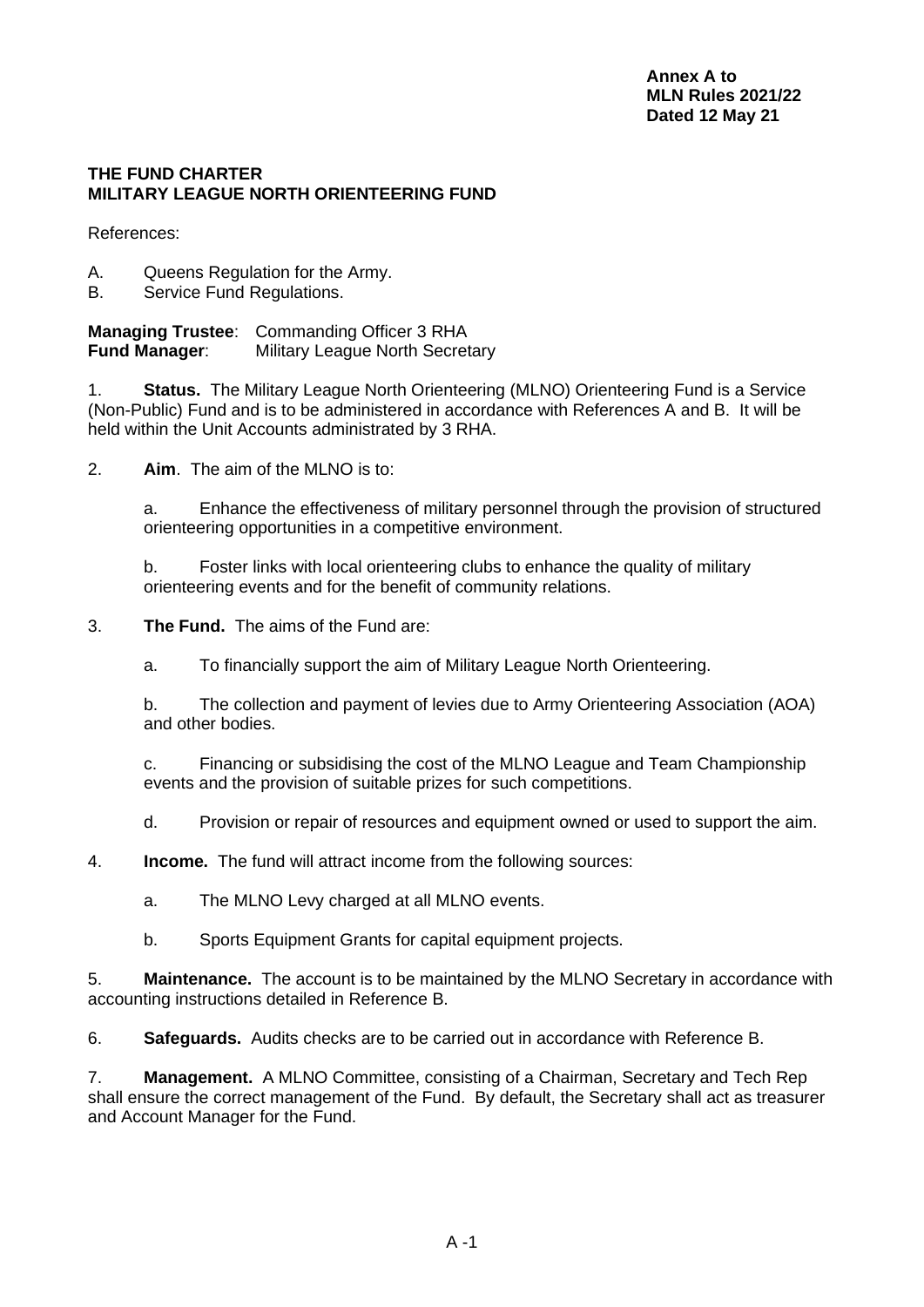# **MLN Orienteering Event Programme 2021-2022:**

| <b>Month</b>             | <b>Date</b>    | <b>MLN</b><br><b>Event</b><br># | <b>Activity</b>                                               | <b>Host</b>                                                | Location                          |
|--------------------------|----------------|---------------------------------|---------------------------------------------------------------|------------------------------------------------------------|-----------------------------------|
| 2021                     |                |                                 |                                                               |                                                            |                                   |
| Jun                      | 9              | 5                               | <b>MLNO</b>                                                   | Host unit required                                         | <b>TBC</b>                        |
|                          | 23             | 6                               | <b>MLNO</b>                                                   | Host unit required                                         | <b>TBC</b>                        |
| Jul                      | $\overline{7}$ | $\overline{7}$                  | <b>MLNO</b>                                                   | Host unit required                                         | <b>TBC</b>                        |
|                          | 21             | 8                               | MLNO prize giving<br>event<br>(delayed from 2020)             | <b>MLNO Team</b>                                           | <b>TBC</b>                        |
| 2021-22 season commences |                |                                 |                                                               |                                                            |                                   |
|                          | 8              | 1                               | <b>MLNO</b>                                                   | <b>MLNO Team</b>                                           | <b>RAF Leeming</b>                |
| Sep                      | $10 - 12$      |                                 | Yorkshire<br><b>Orienteering Festival</b>                     | <b>BAOC/CLOK/RAFO</b>                                      | Richmond                          |
|                          | 22             | $\overline{2}$                  | <b>MLNO</b>                                                   | 3RHA                                                       | Warcop Brakenber                  |
| Oct                      | $11 - 14$      |                                 | Basic/Intermediate<br><b>Skills &amp; Planners</b><br>Courses | AOA to include the<br>postponed Inter<br>Unit Champs (TBC) | Longmoor                          |
|                          | 20             | 3                               | <b>MLNO</b><br>& RA Champs (TBC)                              | 3RHA                                                       | <b>Ellington Banks Ripon</b>      |
| Nov                      | 3              | 4                               | <b>MLNO</b>                                                   | Host unit required                                         | <b>TBC</b>                        |
|                          | $8 - 11$       |                                 | <b>Basic Skills Course</b>                                    | <b>AOA</b>                                                 | Longmoor                          |
|                          | $13 - 14$      |                                 | <b>Army Inter Corps</b><br>Champs                             | <b>AOA</b>                                                 | Twesledown &<br>Long Valley North |
|                          | 17             | 5                               | <b>MLNO</b>                                                   | Host unit required                                         | <b>TBC</b>                        |
| Dec                      | 1              | 6                               | <b>MLNO</b>                                                   | Host unit required                                         | <b>TBC</b>                        |
|                          | 15             | 7                               | <b>MLNO</b>                                                   | Host unit required                                         | <b>TBC</b>                        |
| 2022                     |                |                                 |                                                               |                                                            |                                   |
| Jan                      | $17 - 20$      |                                 | Basic/Advanced<br><b>Skills Course</b>                        | <b>AOA</b>                                                 | Longmoor                          |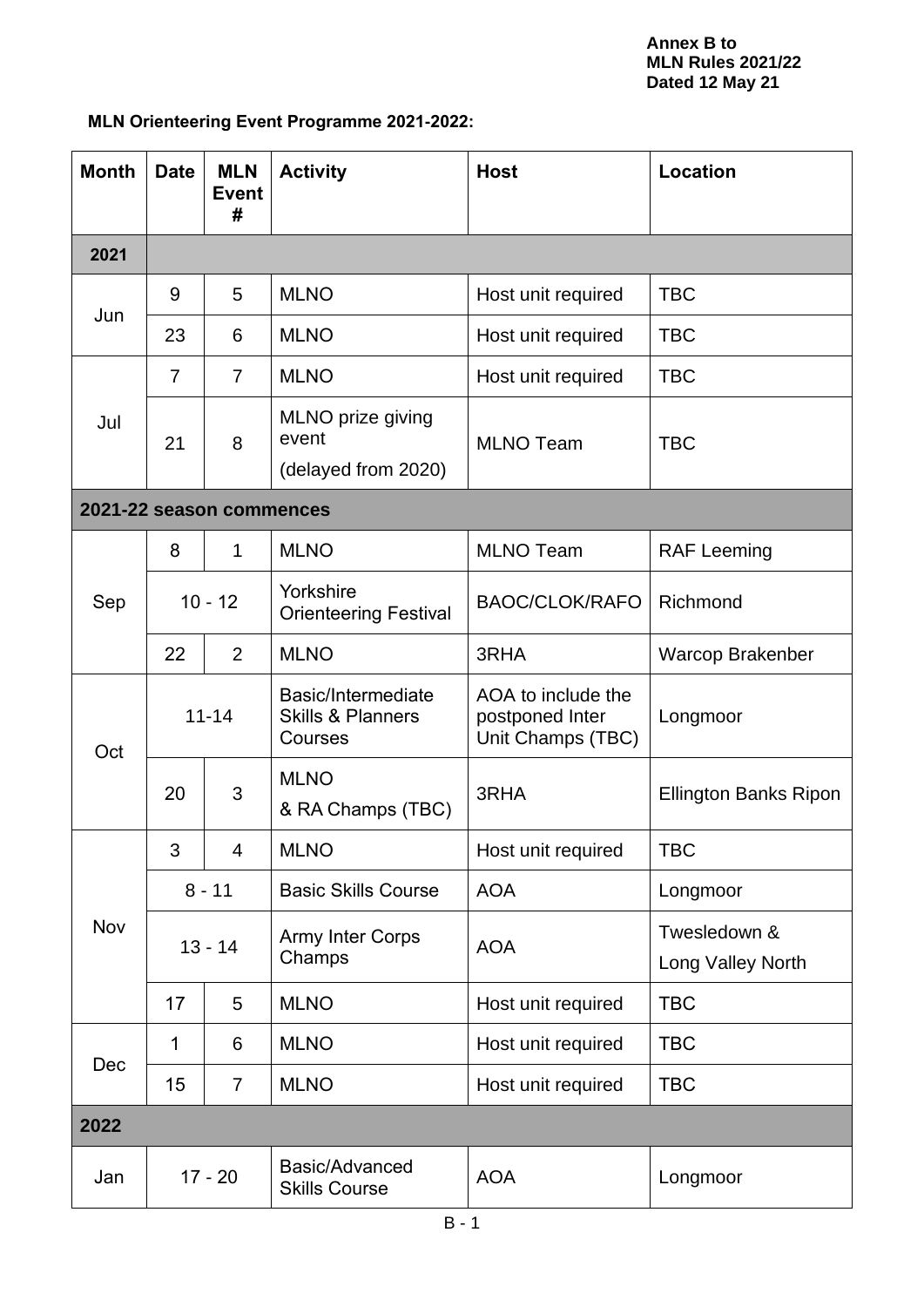|     | 26                    | 8  | <b>MLNO</b>                                    | Host unit required | <b>TBC</b> |
|-----|-----------------------|----|------------------------------------------------|--------------------|------------|
|     | 9                     | 9  | <b>MLNO</b>                                    | Host unit required | <b>TBC</b> |
| Feb | 23                    | 10 | <b>MLNO</b>                                    | Host unit required | <b>TBC</b> |
|     | 9                     | 11 | <b>MLNO</b>                                    | Host unit required | <b>TBC</b> |
| Mar | $21 - 24$             |    | <b>Basic Skills Course</b>                     | <b>AOA</b>         | Longmoor   |
| Apr | 12 <sub>2</sub><br>20 |    | <b>MLNO</b>                                    | Host unit required | <b>TBC</b> |
|     | 4                     | 13 | <b>MLNO</b>                                    | Host unit required | <b>TBC</b> |
| May | 18                    | 14 | <b>MLNO</b>                                    | Host unit required | <b>TBC</b> |
|     | $23 - 24$<br>(TBC)    |    | <b>Army Team Champs</b>                        | <b>AOA</b>         | Longmoor   |
|     | 8                     | 15 | <b>MLNO</b>                                    | Host unit required | <b>TBC</b> |
| Jun | 22                    | 16 | <b>MLNO</b>                                    | Host unit required | <b>TBC</b> |
| Jul | 6<br>17               |    | MLNO prize giving<br>event (21 - 22<br>season) | <b>MLNO Team</b>   | <b>TBC</b> |

Note: Yorkshire Orienteering Festival has been rescheduled for 10-12 Sep 2021, joint BAOC, CLOK, RAFO event. Help from units requested!